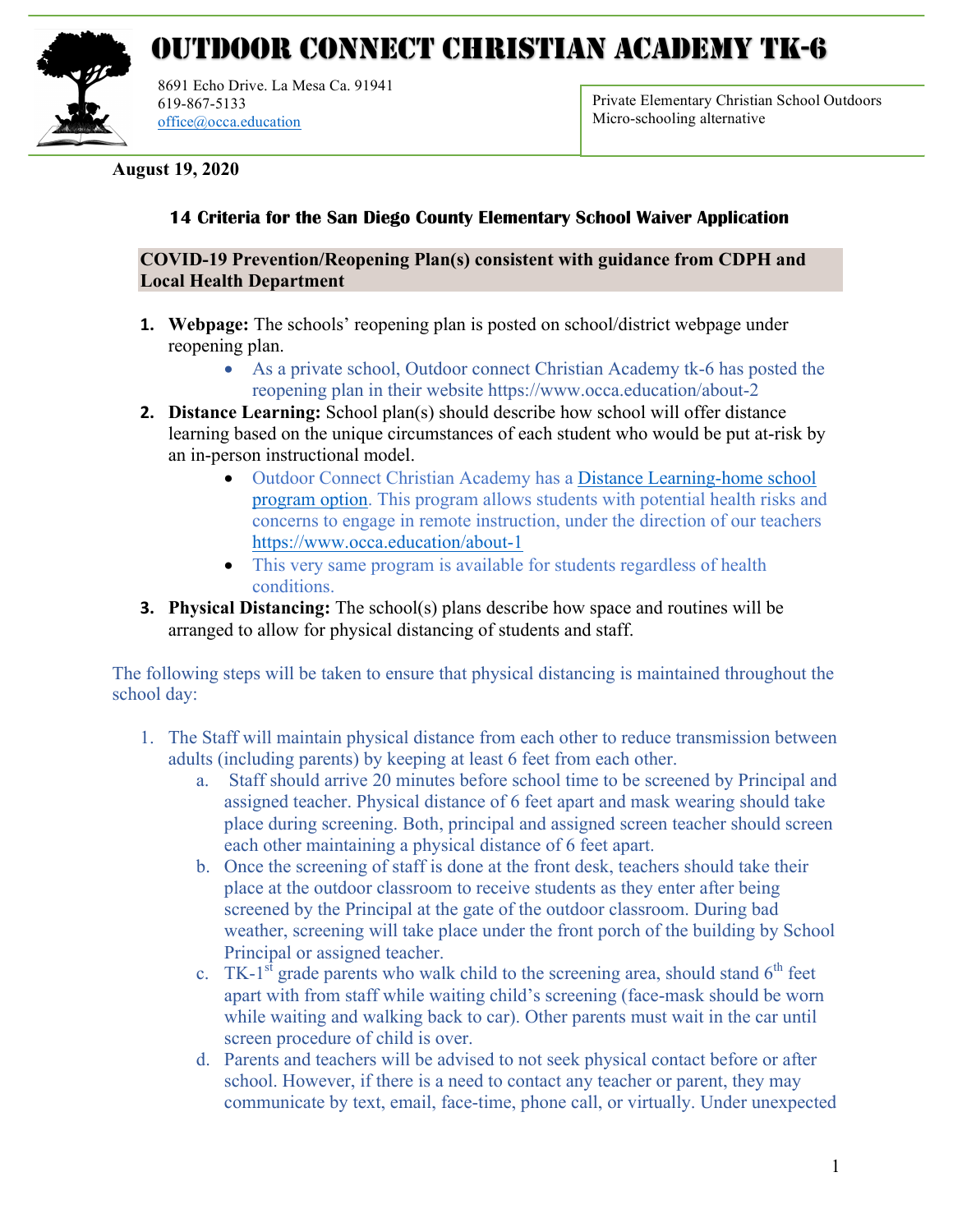or unprecedented occasion (such us picking up an ill child that can't walk due to injury or illness), parent must keep 6ft apart from staff, wear mask, and sanitize hands before entering the building or isolation area.

- 2. Staff and students will maintain physical distance from reach other to reduce transmission by:
	- a. Using walkways and hallways marked for direction and social distancing.
	- b. Teachers will take precautions to keep physical distance of at least 6 feet from students as far as is practicable. Using walkways and hallways marked for direction and social distancing.
	- c. All students in both, indoor and outdoor class areas shall be spaced no less than 6 feet from each other and from the teacher. As far as possible, students shall be faced in the same direction to avoid face to face interactions.
	- d. Teachers should stay with her cohort of students: maintaining size of cohorts will of 6 students: Classes shall be divided into equal size groups to make the size of cohorts as small as possible. Students in cohorts shall not be allowed to mix with students in other cohorts both in classrooms and in outdoor settings.
	- e. Markings of 6 feet apart will be placed on floors for lining up occurrences during screening, bathroom use, placing desks, and other school procedures.
	- f. Students should leave their work at their desks or the teachers desk, and not pass work from one student to another. Indoors or outdoors, students' desks will be 6 feet apart.
	- g. Lunches will be eaten outdoors either before or after the play period using a staggered schedule and keeping a physical distance of 6 feet part. During bad or rainy days, lunch might be taken indoors under all the classroom safety guidance and keeping 6 feet of social distance.
	- h. Students will be organized by cohort for periods of outdoor play and recreation at lunch time and recess. Student cohorts will stagger the use of playground equipment.

3.The Staff will maintain physical distance from each other to reduce transmission between adults by keeping at least 6 feet from each other.

- Only school staff shall be allowed in the building during school hours. Parents will meet their children in the parking lot and not in the building.  $TK-1<sup>st</sup>$  children will be escorted by parents to the gate of the outdoor classroom using face-mask and staying 6 feet apart from staff and wait on markings on the floor. Older students may line up for screening on their own, but must keep physical distance of 6 feet by standing on markings of the floor.
- Parent escorting children must be wearing face coverings. During rainy days or bad weather, a notification will be sent by text or email to notify parents to drop-off or pickup child by the front porch of the building, but not to enter the building.
- At pick up times, parents will text the Principal to let teachers know they have arrived and are waiting in the parking lot in front of the outdoor classroom. Students will be released by staff after receipt of texts. TK-1<sup>st</sup> children will be picked up at the outdoor classroom gate by parent. Parent must maintain social distancing of 6 feet while waiting for pick up and wear mask. During rainy days or bad weather, a notification will be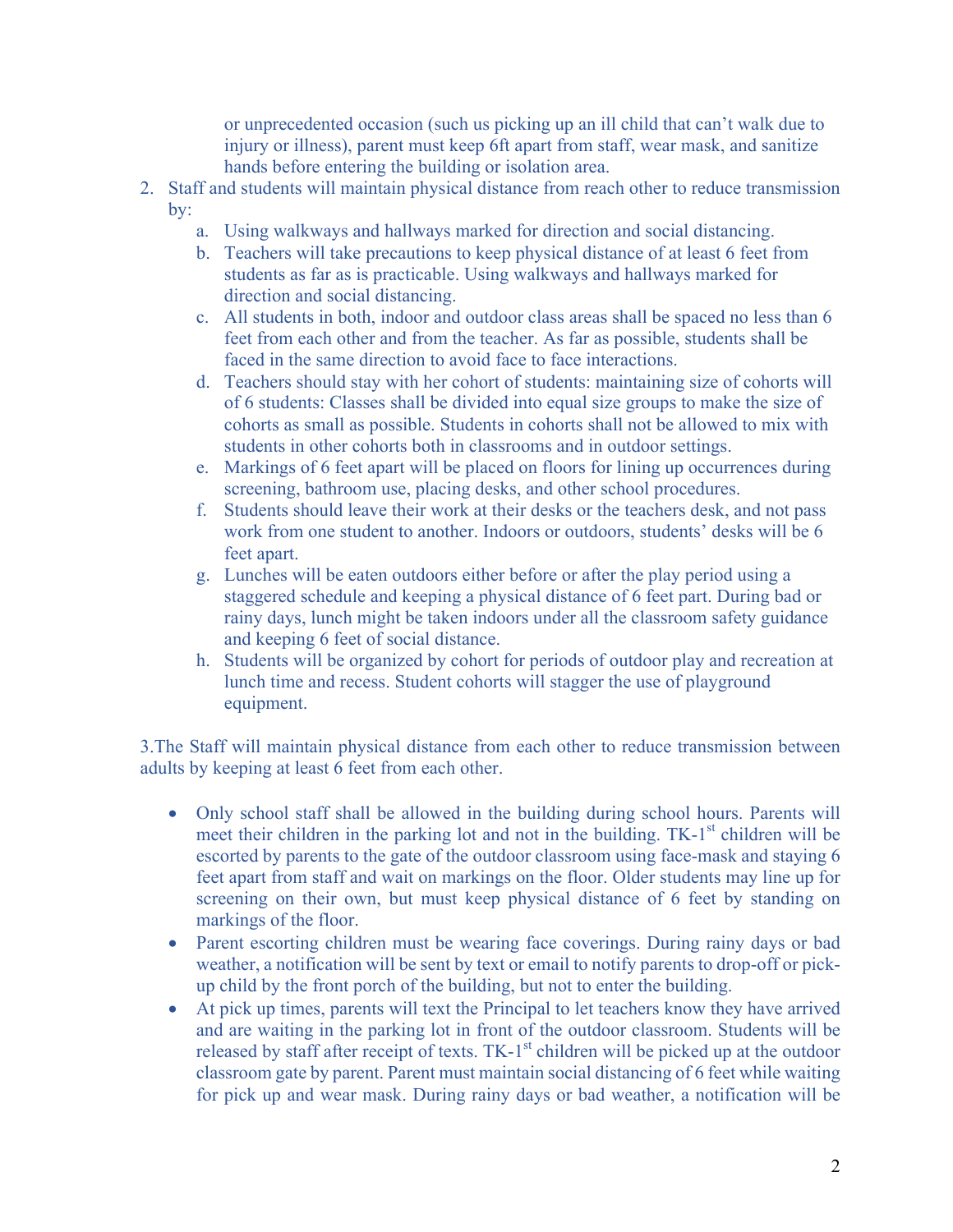texted to notify parents to drop-off or pick-up child by the front porch of the building, but not to enter the building.

- **4. Stable Cohorts:** The school(s) plans describe how students will be kept in small, stable, groups with fixed membership.
	- Students should be grouped into cohorts of 6 and use the facilities only with their cohort. Even when in cohorts, students are trained to maintain 6 feet distance between themselves and others.
	- Students will be organized by cohort for periods of outdoor play and recreation at lunch time and recess. Student cohorts will stagger the use of playground equipment.
	- Students will remain in the same cohort throughout the day.
- **5. Face Covering & Other Essential Protective Gear:** The school(s) plans describe how California Department of Public Health's face covering requirements will be satisfied and enforced.
	- All staff, including teachers, office staff, assistant teachers and administrators must wear either a cloth face mask or a face shield with drape at all times when in the building and outside
	- Students in kindergarten through 2nd grade will be offered the use of face shields with drapes if parents' consent, and children show an ability to use them properly. Face shields will be left in the class after school and sanitized by school staff each night.
	- All students, in grades 3 through 6, must wear a face-mask when in the school building and when transitioning from the building to the field or their transportation vehicle. In addition, students will be required to wear a facemask during transition activities and while waiting in line 6 feet apart.
	- We will exempt students from wearing a face covering if they fall within the CDPH guidelines for individuals exempt.
	- At check-in students will be reminded to wear their face covering, avoid touching their face covering, and to wash their hands frequently.
	- Staff will be trained before the start of school year on their requirements to wear a face covering. School staff and will remind students throughout the day on proper usage of masks/face shield and hand washing.
	- School will provide new face-masks or face shields to any staff, student, or parent that lose or forget their own. However, school will require students to bring a set of 10 face mask per week (2 Per day) to be placed in their storage containers inside a paper bag. These to be used at school and have a backup.
	- Individuals who refuse to wear a face covering and are not exempt will not be permitted to remain on campus. Students who refuse to use a mask and are not exempted, will be given the option of distance learning.
- **6. Cleaning or Disinfection:** The school(s) plans describe how shared surfaces will be regularly cleaned and disinfected and how use of shared items will be minimized.

The school procedures to cleaning and disinfecting are as follow: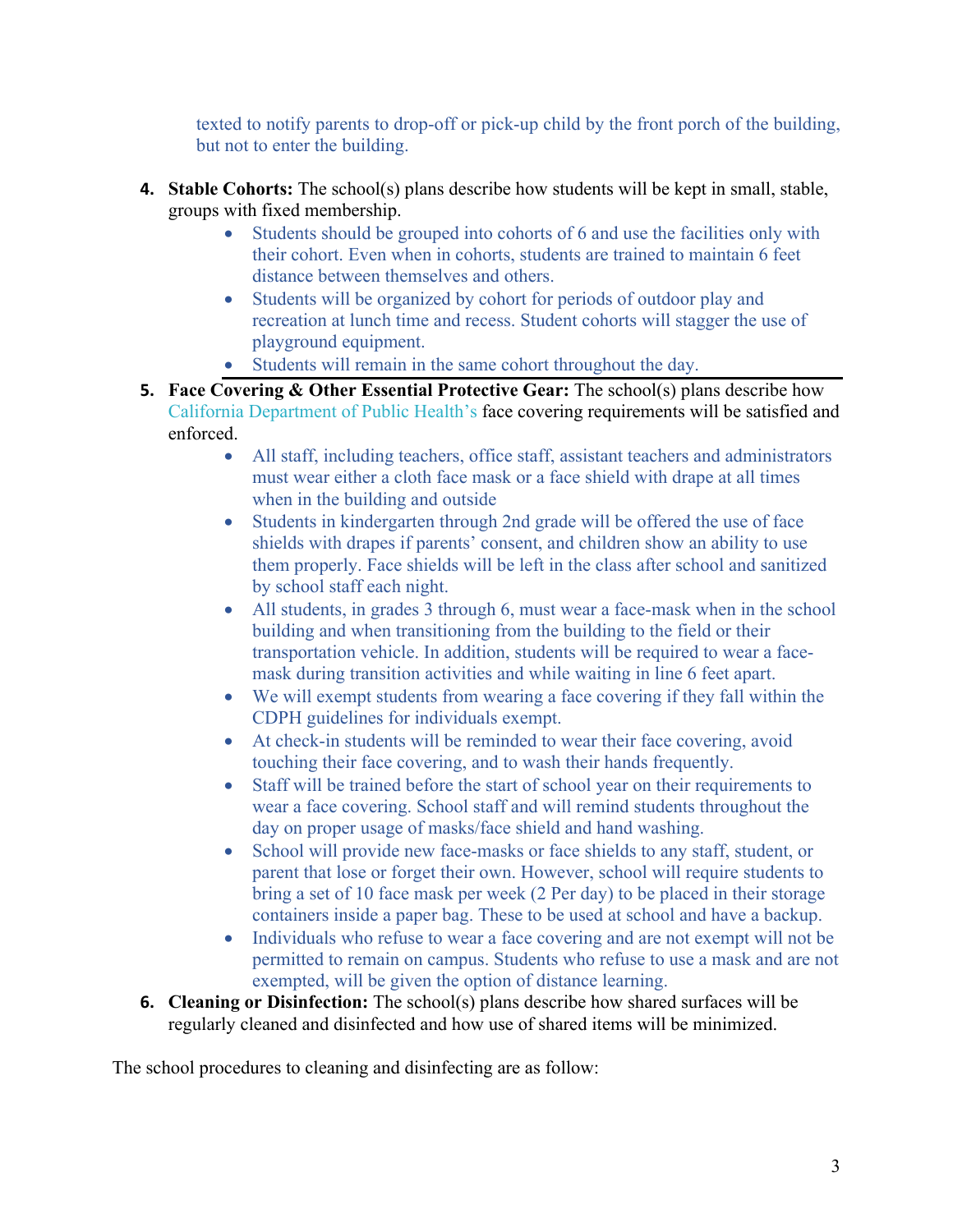- a. Staff should clean and disinfect frequently touched surfaces at school at least daily. As practicable, these surfaces will be cleaned and disinfected frequently throughout the day by trained staff. Frequently touched surfaces in the school include, but are not limited to door handles, light switches, sink handles, bathroom surfaces, tables, student desks, and chairs.
- b. Each teacher is responsible for either wiping down student's desks and chairs, etc. Anytime the use of the room changes to other students or cohorts, teachers may assign teacher's aid to do these tasks. Gloves should be worn when disinfecting surfaces.
- c. The school will limit the use and sharing of objects and equipment, such as toys, games, art supplies, and playground equipment to the extent practicable. When shared use is allowed, clean and disinfect between uses will take place. For example, limited use and sharing of big LEGO blocks, plastic toys, or balls will required cleaning and disinfecting between use.
- d. All children and staff are required to bring their own water bottles for personal use. The use of water fountains will be suspended; therefore, personal water bottles can be refilled from water dispensers in the classroom or from stored water bottles. When using water dispensers, teachers are responsible for ensuring water dispensers are wiped down with sanitation wipes after each use.
- e. Sharing food or school supplies will be discouraged. Therefore, students must bring their own lunch and not share food with others. In addition, each student will be required to bring their own school supplies to keep in their own personal storage container to be used only by the owner. Sharing will not be permitted and storage container must be placed by one's own desk. In case a student runs out of school supplies during school hours, the teacher will provide with new unopen box supplies for the day. Any touched surface, schools supply, toys, and students' storage container will be clean and disinfected between use such as during recess and lunch breaks.
- f. A full disinfection protocol will take place once all the students have gone home at the end of the day by trained staff.
- g. School will provide for cleaning and disinfecting products according to the suggestions of the Environmental 2 Protection Agency (EPA) List N disinfectants. Ethyl alcohol-based hand sanitizers are preferred and should be used when there is the potential of unsupervised use by children. Isopropyl hand sanitizers are more toxic when ingested or absorbed in skin. The school will not use hand sanitizers that may contain methanol, which can be hazardous when ingested or absorbed.
- h. The area for storing will be located inside the upper cabinets of the school house background. The cabinets will have a lock and will required a key to be opened by staff as needed. The school will make sure that anyone cleaning or disinfecting is equipped with proper protective equipment that could include face coverings, gloves, goggles, etc.
- i. The Principal/teacher will be responsible for ensuring sufficient supplies are available at each bathroom or handwashing stations. Administrative staff have access to additional supplies if needed stored in the assigned cabinet under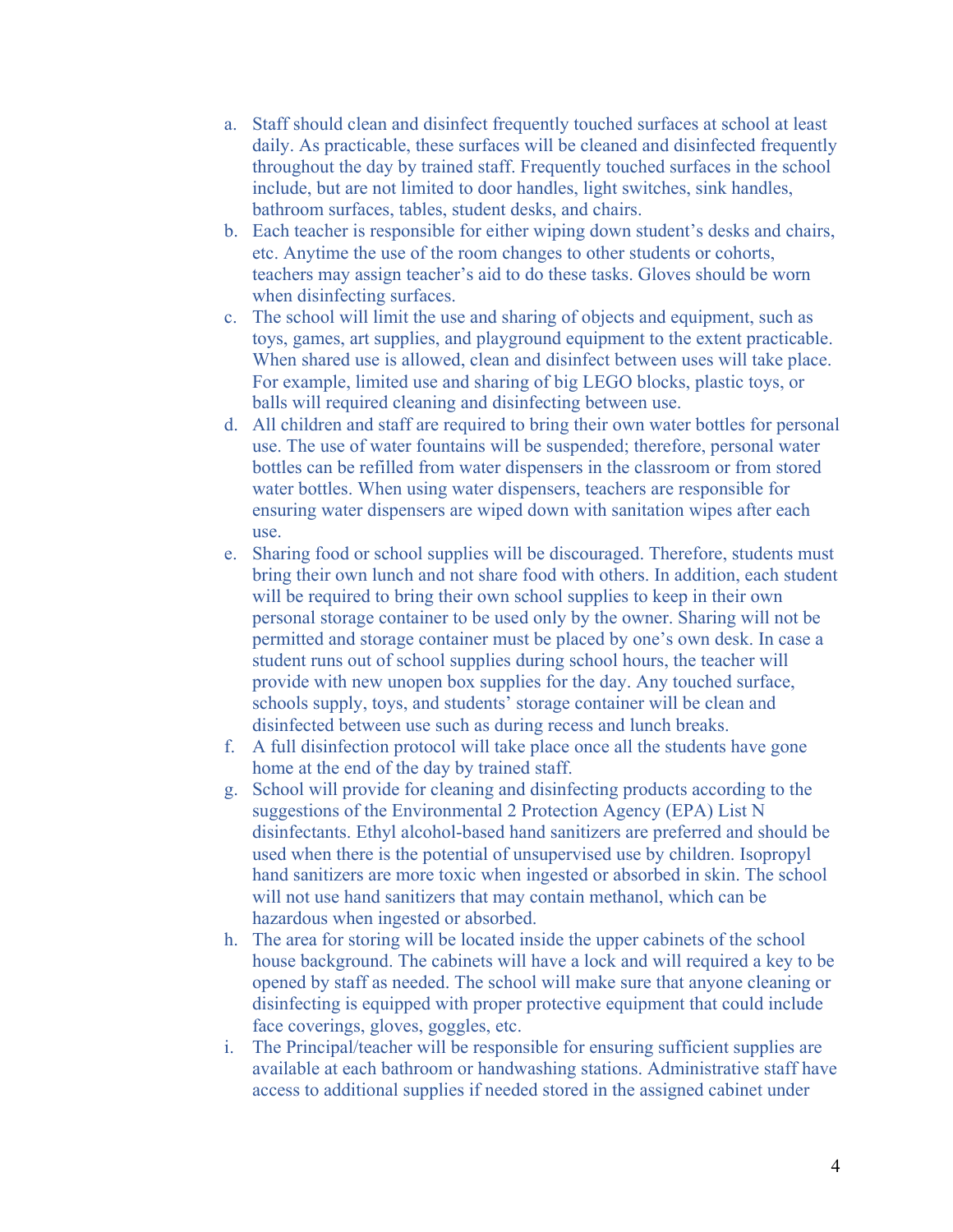lock. Teachers will be responsible for ensuring adequate sanitizing supplies are stocked in their rooms or in their storage container while being at the outdoor classroom.

- **7. Entrance, Egress, and Movement Within the School:** The school(s) plans describe how movement of students, staff, and parents will be managed to avoid close contact and/or mixing of cohorts.
	- For arrivals, once the main gate is open, parents may park in the lot in front of the outdoor classroom. They must remain in the car until a teacher opens the outdoor classroom for screening. The outdoor classroom has one wide gate. The left side will be for entry and screening and the right side to exit. There will be arrow signs to show directions and flow of students and staff. As students get off their cars, they must stand in line on markings and wait for turn. TK $-1$ <sup>st</sup> must be walked to the gate by parents. Parents and children must wear mask and wait at designated mark to wait for the gate to be opened and get greeted and screened by a teacher.
	- At departure, parents will text the school or teacher to let the school know they have arrived and are waiting in the parking lot in front of the outdoor classroom gate. Students will be released by staff after receipt of texts. TK-1<sup>st</sup> children will be picked up at the outdoor classroom gate by parents. Parents must maintain 6 feet social distancing while waiting for pick up and use mask. During rainy days or bad weather, a notification will be texted to notify parents to do drop-offs or pick-ups in front of the indoor classroom.
	- The indoor classroom has 2 doors, one will used and labeled for entry and the second door for exit. There will be arrow makings on the floor to show directions and flow of students and staff.
	- Lunches will be eaten outdoors either before or after the play period using a staggered schedule. Students will be organized by cohort for periods of outdoor play and recreation at lunch time and recess. Student cohorts will stagger the use of playground equipment. Arrows and directions for portable washing stations will be in place to easy transit.
	- Bus Transportation: Schools doesn't have bus transportation. Parents will be transporting their own children to and from school.
- **8. Health screening for Students and Staff:** The school(s) plans describe how students and staff will be screened for symptoms of Coronavirus Disease 2019 and how ill students or staff will be separated from others and sent home immediately.

**Component 1**. How Students and staff will be screened for symptoms of COVID-19

**1.** *Pre-screen*: Parents and staff will be advised to pre-screen at home before coming to school. They are to check for COVID-19 symptoms outlined by public health officials. If they fail this screening or if they have had close contact with a person diagnosed with COVID-19, they should remain at home and follow the guidelines for how to return to school (we will not allow students with temperature higher of 99 degrees Fahrenheit to enter school). In addition to screening parents are required to text answers to screening questions.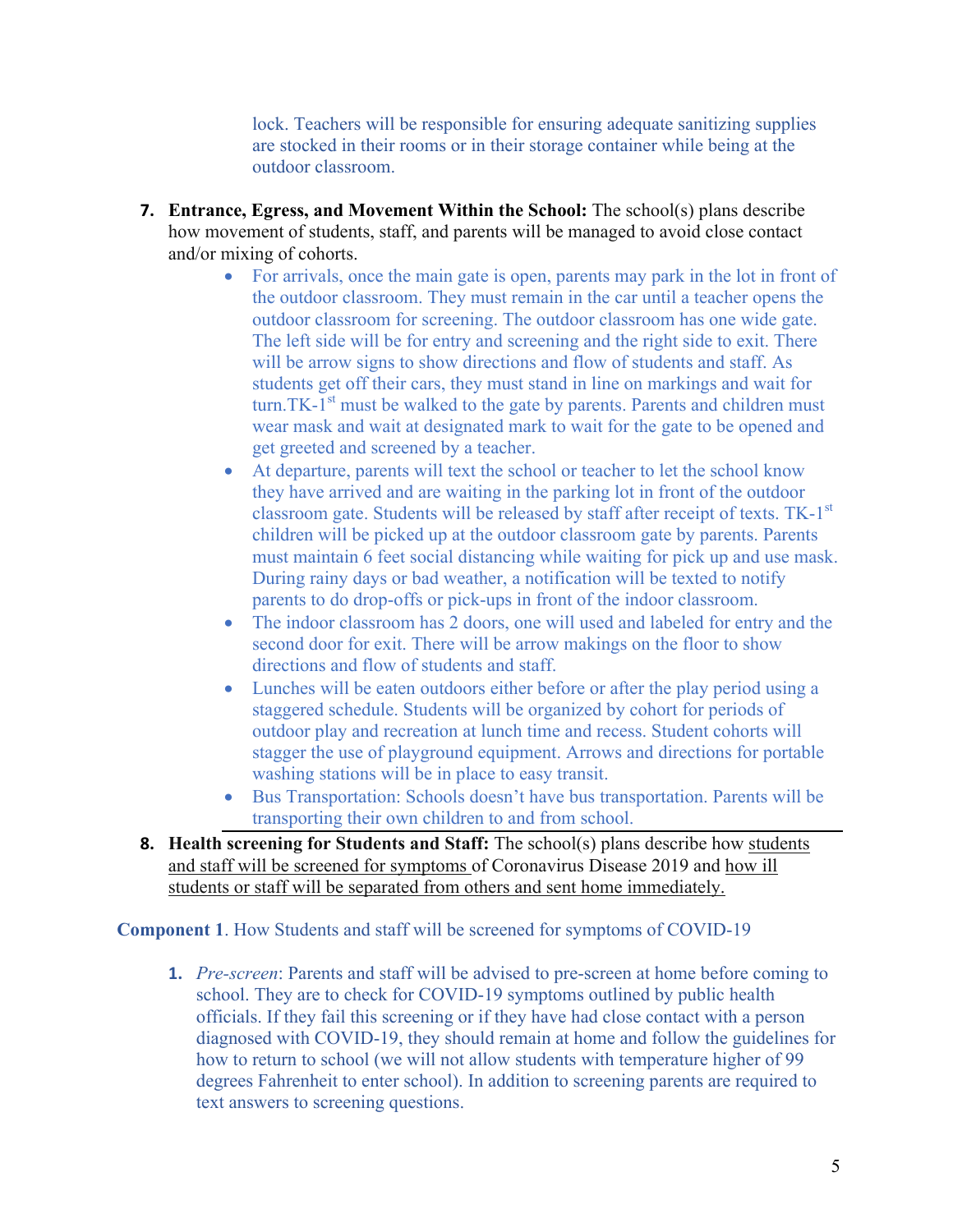- a. Symptoms to look for at home: temperature of 100.4 degrees Fahrenheit or higher when taken by mouth, cough, shortness of breath or difficulty breathing, chills, repeated shaking with chills, fatigue, muscle pain, headache, sore throat, congestions, runny nose, nausea or vomiting, diarrhea, loss of taste or smell.
- **2.** *Upon entry screening for staff and students*:
	- a. All staff and students are required to answer to screening questions up on entry to the school. Parents of TK-2<sup>nd</sup> must text their responses to health screening questions prior to arrival at school. Other students will be asked questions at screening station. If responses to health screening questions indicate exposure or symptoms related to COVID-19, the person's identification will be flagged for no entry and be asked to return home immediately.
	- b. Late arrivals will need to text teacher to send a staff member to screen prior to entering school. Parent must wait for child to be screened and given green light to be at school by school Principal or assigned staff.
	- c. Staff must enter through the main door at least 20 minutes prior to the start of school and student drop off. Screening will be done by School Principal or assigned teacher. The two staff taking staff temperatures shall take each other's temperature prior to screening other staff or students.
	- d. Staff and students will have a temperature check upon entry. If higher than 99.0 will be asked to go home immediately. All visitors, students, and staff will be screened upon entering campus. As they walk in, temperature will be taken, must use face-mask, and must wash or sanitize hands. Screening locations are as follows: gate of the outdoor classroom, front desk inside building, or front porch of the building (to avoid access to the building as much as possible).
- **3.** *Staff and students monitoring throughout the day*:
	- a. In addition to upon arrival screening, the School Principal will be responsible of monitoring students and staff throughout the day for any signs of illness and send any staff or student to the isolating area. Thus, teachers will be trained to screen symptoms, remove sick students from the group, report to school Principal and record data.

**Component 2:** how ill students or staff will be separated from others and sent home immediately.

- 1. Procedures to send home students and staff with COVID-19 symptoms
	- a. Staff and students that are sick or who have recently had close contact with a person with COVID-19 are asked to stay home and follow the CDC criteria.
	- b. If staff or student becomes ill during the day, he or she will be separated and placed in the isolation room and required to go home immediately.
	- c. While waiting to be picked up, students and staff will be required to wear a face mask and wait in the isolation room located at the right side of the classroom passing the bathroom. If a student or staff is having hard time breathing, the use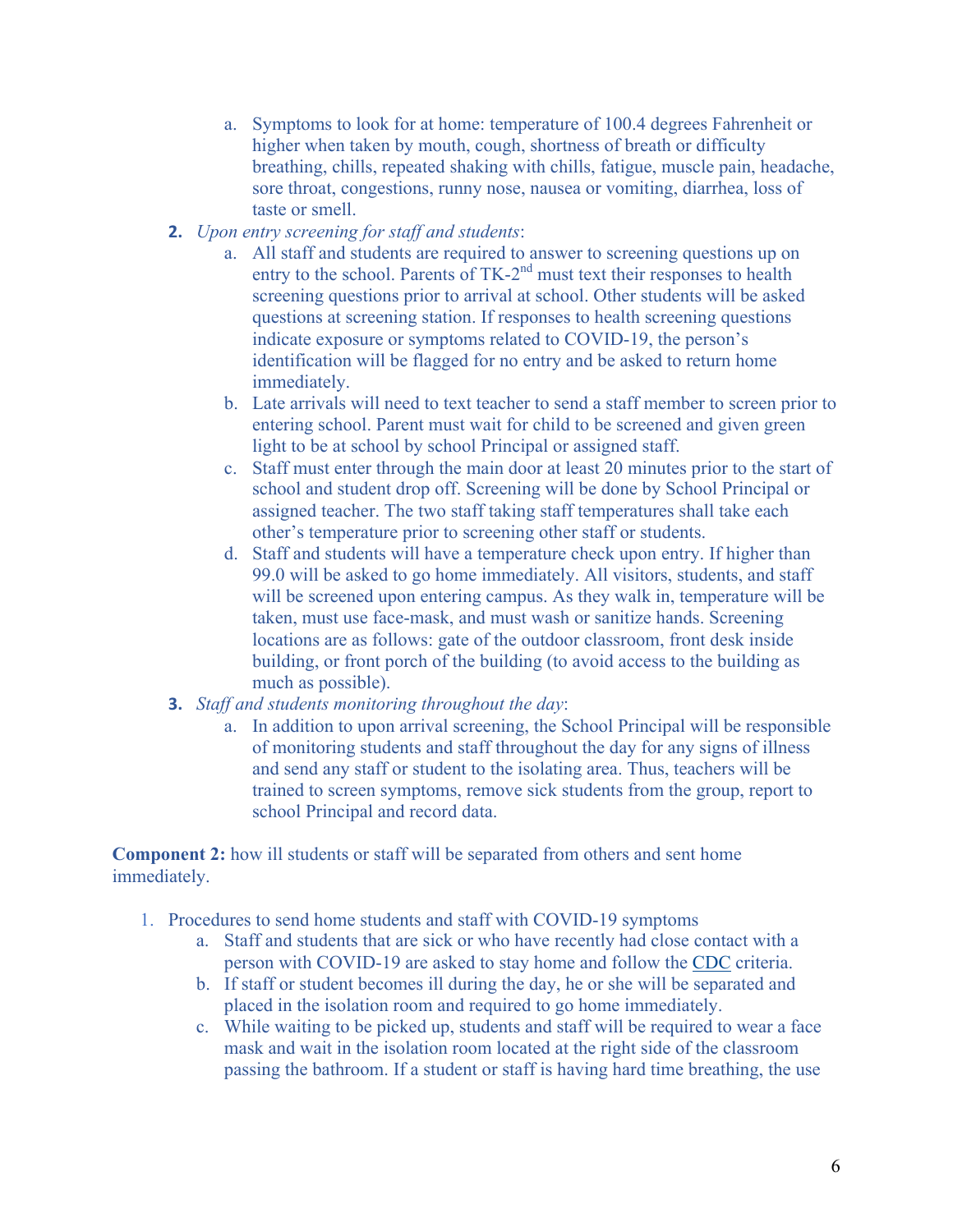of mask will not be required. If necessary, a call to 911 will be made. Any staff supervising the sick child or staff must use mask.

- d. It is the policy of the school not to penalize staff or students for absences related to this injunction. Policies abound sending students and staff will be presented at the parent and staff zoom meeting prior to school start. In addition, polices will be and emailed to each family.
- e. The School will advise sick students and their parents not to bring child back to school until they have met CDC criteria to discontinue home isolation, including at least 3 days with no fever, symptoms have improved and at least 10 days since symptoms first appeared. The school will recommend getting tested for COVID-19 with their health provider or community testing site.
- f. All staff who experience symptoms of COVID-19 *(temperature of 100.4 degrees Fahrenheit or higher when taken by mouth, cough, shortness of breath or difficulty breathing, chills, repeated shaking with chills, fatigue, muscle pain, headache, sore throat, congestions, runny nose, nausea or vomiting, diarrhea, loss of taste or smell*) that have continued for 2 or more days or a fever of more than 100 degrees must inform the school and not come to work until the symptoms have decreased for 3 days with no fever, symptoms have been improved, and at least 10 days since symptoms first appeared. Staff who have notified the school must be tested with a negative result before returning to work. In addition, COVID-19 Symptoms in accordance to the CDC criteria must be gone before returning to school.
- **9. Healthy Hygiene Practices:** The school(s) plans describe the availability of handwashing stations and hand sanitizer and how their use will be promoted and incorporated into routines.
	- Teachers will teach and reinforce washing hands, avoiding contact with one's eyes, nose and mouth, and covering cough and sneezes among students and staff.
	- Teachers will model to students how to use tissue to wipe their nose and to cough/sneeze inside a tissue or their elbow.
	- The school will display posters from the CDC around the school and in the classroom. Teacher will give verbal reminders to students in every class, every day of the class rules related to washing hands, covering sneezes and coughs, and use of masks and not touching face.
	- Staff and students should wash their hands for 20 seconds with soap rubbing thoroughly after application, and use paper towels to dry hands.
	- Staff should model and practice hand washing often. Develop routines. As frequent handwashing is more effective than the use of hand sanitizers.
	- The school will discontinue the use of shared food and beverage equipment such as utensils. When in use of indoor classroom, increase circulation of outdoor air as much as possible by opening windows and doors when safe to do so.
	- Appropriate use of stations and hand sanitizers will be model and encouraged. Visual and verbal reminders for hand-washing will constantly be implemented.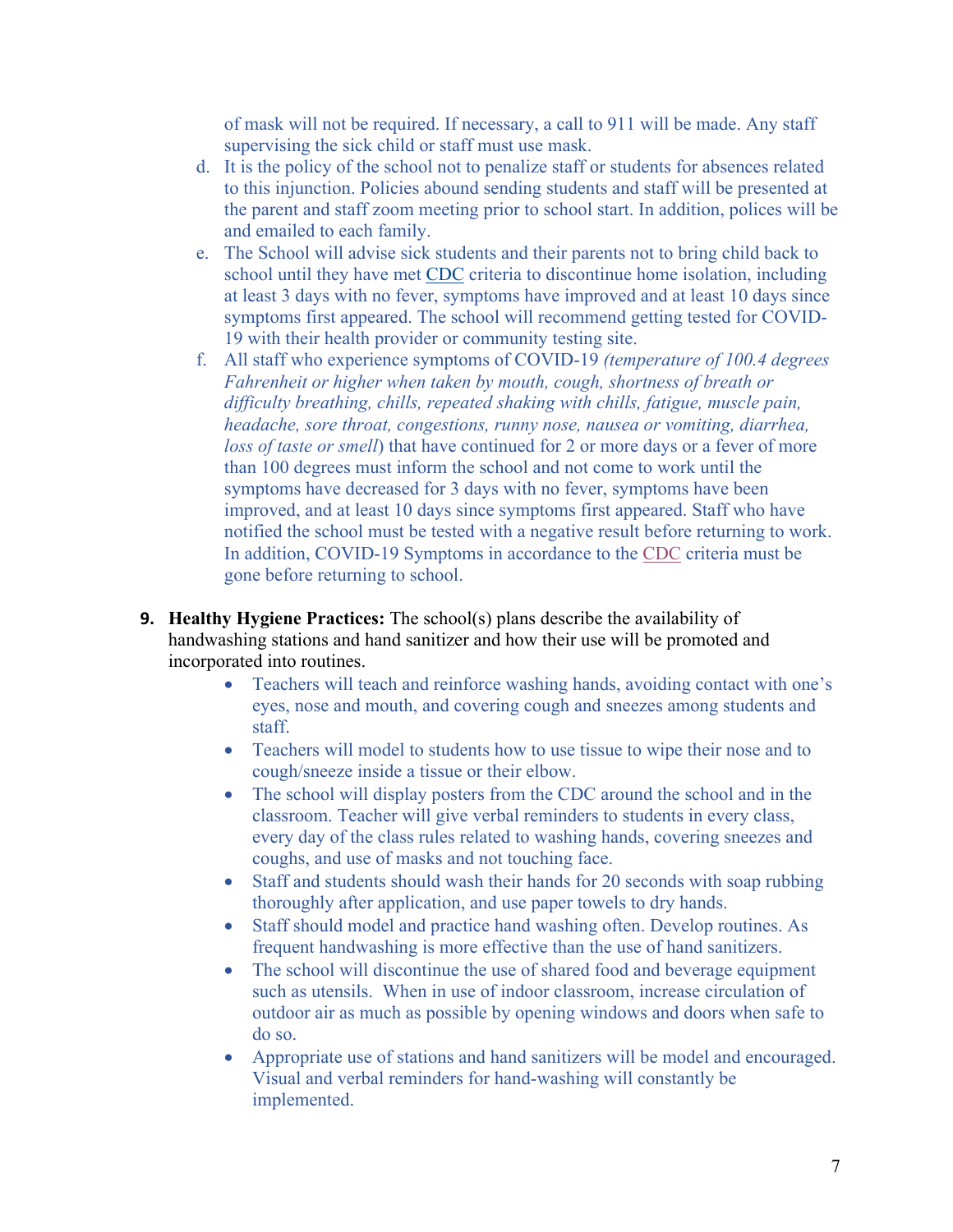- Stationary and portable hand washing stations will be provided in key places of the school, indoor, and outdoor classroom.
- **10. Identification and Tracing of Contacts:** The school(s) plans describe the actions that staff will take when there is a confirmed case. Confirm that the school(s) have designated staff persons to support contact tracing, such as creation and submission of lists of exposed students and staff to the local health department and notification of exposed persons. Each school must designate a person for the local health department to contact about Coronavirus Disease 2019.
- School Principal will be responsible for responding to COVID-19 concerns in partnership with teacher observations and screening. Teachers will be trained to screen symptoms, remove sick students from the group, and record data. Teachers will be required to immediately communicate any concerns related to COVID-19 with School principal.
- School Principal will record data of potential exposure observed by teachers, report to parents, caregivers, contact emergency contacts and/or to the department of Public health. School be contacting parents by calls, texts, and emails.
- In consultation with the local public health officials, our Administration will consider whether an entire school closure is necessary. The length of time of closure will be based on the risk level within the specific community as determined by a local public health officials. School will recommend COVID-19 testing with primary doctor or testing centers in the community.
- **11. Staff Training and Family Education:** The school(s) plans describe how staff will be trained, and families will be educated on the application and enforcement of the plan, adhering to linguistic needs of the community.

The school's COVID-19 Prevention Plan along with the 14 Elements of the plan included in the request for a waiver for in-person instruction, is posted at https://www.occa.education/about-2. This information has been provided to staff and staff representatives via email, post, and the school website. The school's plan to train and communicate with staff on the COVID-19 prevention plans is described below.

- 1. Staff training from August 24, and 27, 2020 via Zoom.
- 2. Parent training on August 25, and 26 via Zoom. Linguistic preferences will be met.

The school will address the linguistic needs and preferences of staff and families. Teachers will meet the linguistic needs of students when providing educational materials and tools for implementing protocols in their classrooms. Training for families will include flyers, letters, lists or links and communication through email, social media post, zoom meetings or other virtual formats. Training for staff will include virtual or appropriate in-person staff meetings, and emails with information. In addition to educating families, the school will model, reinforce, and promote each area of the safety and healthy habits mentioned below when school resumes inperson.

The school will train all staff and families in the following safety actions: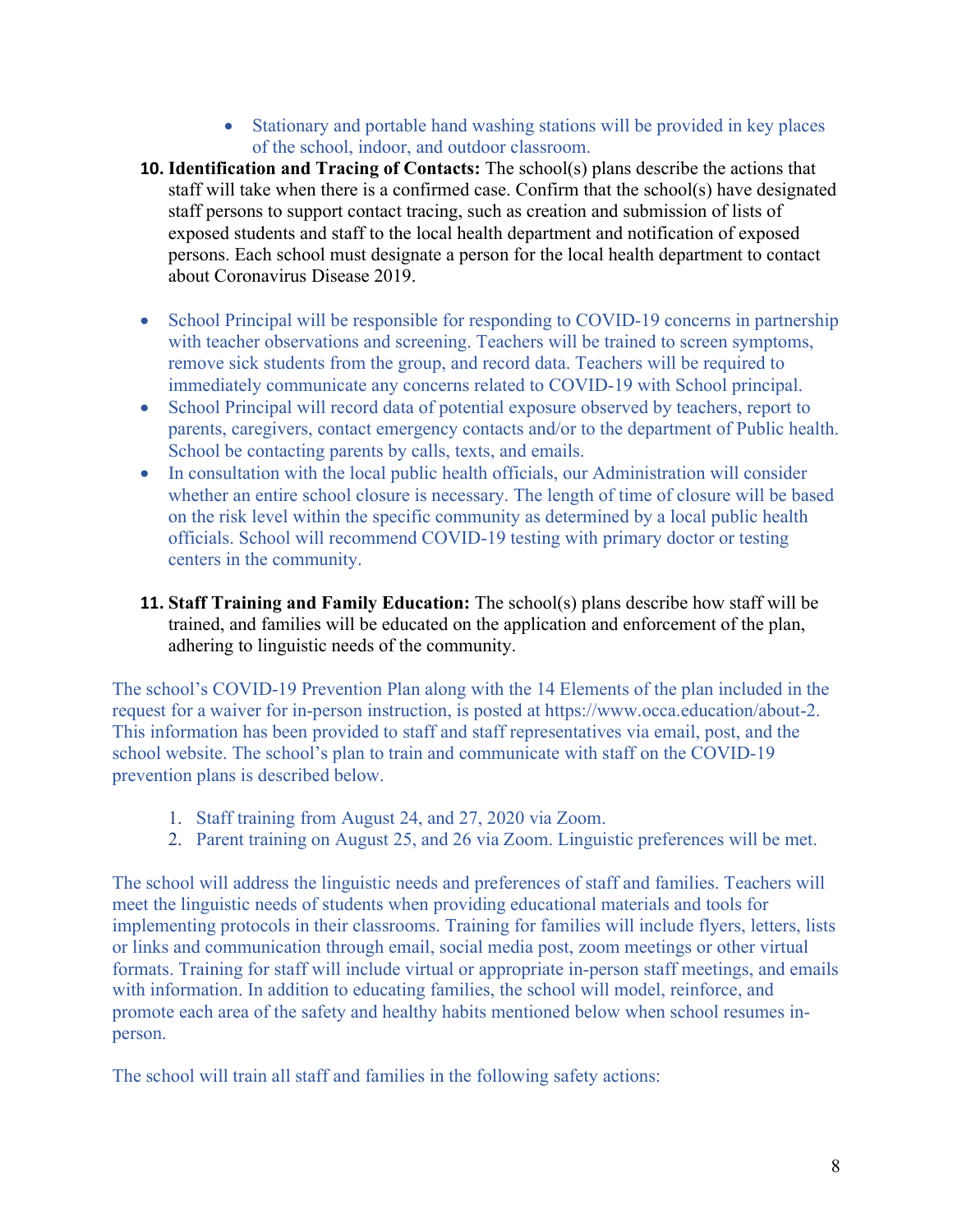- Enhanced sanitation practices
- Physical distancing guidelines and their importance
- Proper use, removal, and washing of face coverings
- Screening practices and the use of the screening app.
- How COVID-19 is spread
- COVID-19 specific symptom identification Preventing the spread of COVID-19 if you are sick, including the importance of not coming to work if staff members have symptoms, or if they or someone they live with has been diagnosed with COVID-19.
- For staff, COVID-19 specific symptom identification and when to seek medical attention
- The school's plan and procedures to follow when children or adults become sick at school.
- The school's plan and procedures to protect staff from COVID-19 illness.
- The school's closure or quarantining criteria.
- **12. Testing of Students and Staff:** The school(s) plans describe how school officials will ensure that students and staff who have symptoms of Coronavirus Disease 2019 or have been exposed to someone with Coronavirus Disease 2019 will be rapidly tested and what instructions they will be given while waiting for test results. Describe how staff will be tested periodically to detect asymptomatic infections.
	- **Part 1:** Describe how school officials will ensure that students and staff who have symptoms of Coronavirus Disease 2019 or have been exposed to someone with Coronavirus Disease 2019 will be rapidly tested and what instructions they will be given while waiting for test results.

The role of providing routine systematic testing of staff or students for COVID-19 (e.g., PCR swab testing for acute infection, or presence of antibodies in serum after infection) is currently unclear. However, our school administration will cooperate and communicate with the San Diego Department of Public Health which has primary responsibility for contact tracing, if there is a diagnosed case of COVID-19. School Principal will be the primary contact with the county officials.

- At the on-set of symptoms, our school will recommend testing to family through health provider or community testing center when shown symptoms of fever, cough, loss of taste or smell, difficulty breathing. as stated in Symptom Screening: PerCA School Sector Specific Guidelines.
- While waiting for results, students will be excluded from in-person attendance, but still be supported under distance-learning. They are to remain in isolation until the test comes back negative or until the individual is cleared by their health care provider.
- **Part 2:** describe how staff will be tested periodically to detect asymptomatic infections. At a minimum, schools will direct staff to contact their primary care provider or community testing site for testing.